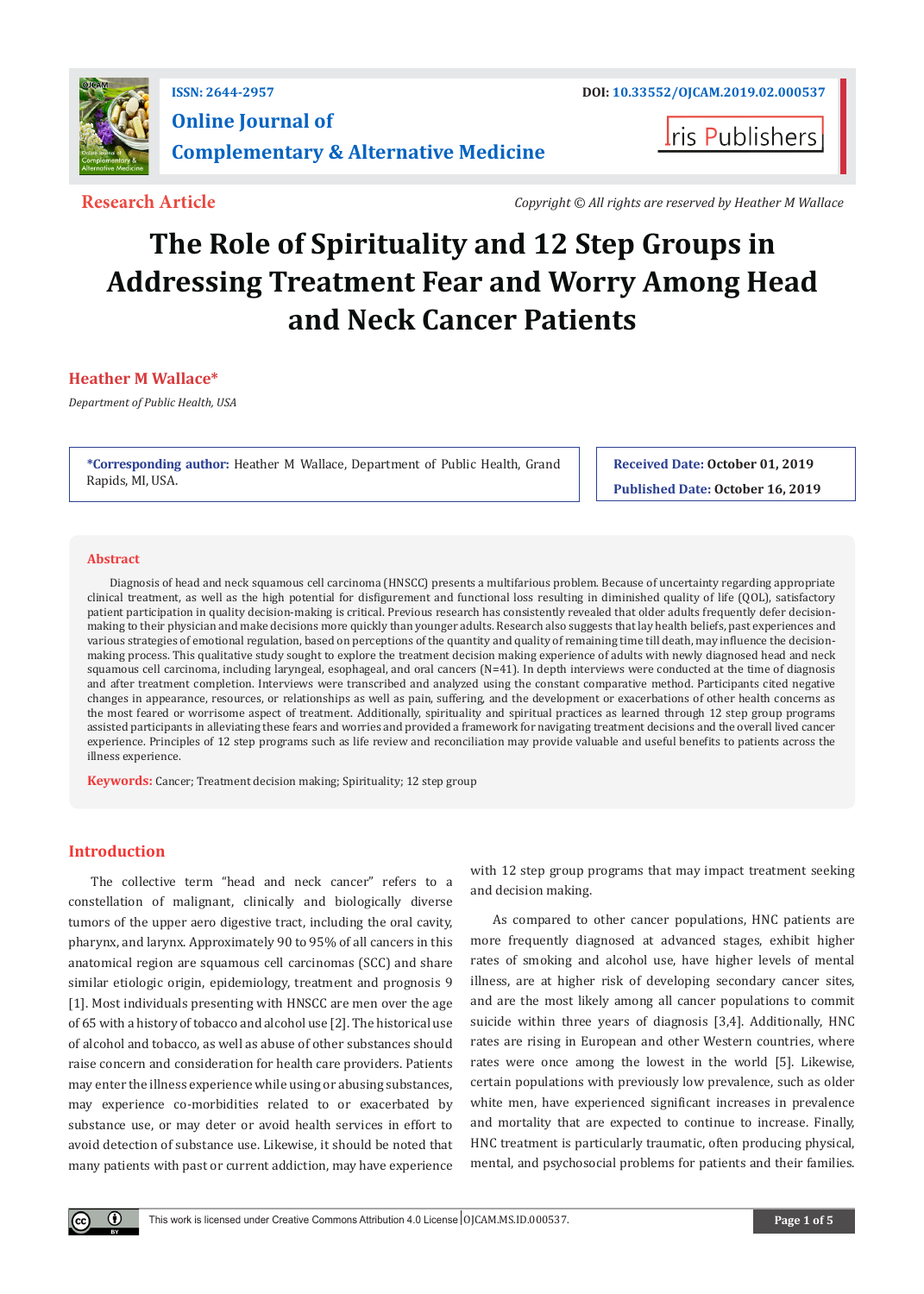Despite improvements in diagnosis and local management, long term survival rates in head and neck cancer have not increased significantly over the past 40 years.

This qualitative study sought to explore and describe the cancer treatment experience specific to older head and neck cancer patients by identifying and describing factors that may be central to that experience. Of interest was the role of past or current addiction, including how cessation and drug rehabilitation programs, such as Alcoholics Anonymous and other 12 step programs may influence treatment decision making and or impact the overall cancer experience. Because Head and Neck cancer (HNC) often imparts overwhelming consequences to quality of life and physical functioning and because of increased risk of death and secondary tumor occurrence, improved understanding of the experience may lead to improvements in the detection and treatment of cancer while also improving patient satisfaction with care.

As rates of HNC continue to climb and mortality rates fail to decrease, researchers, public health professionals and practitioners must endeavor to identify both the causal mechanisms of HNC development and how patients respond to symptoms and make decisions throughout the illness experience. This study identifies fears and worries related to treatment that may prevent or deter optimal treatment and describes how principles of the 12 step model can be used as a complimentary approach to cancer treatment.

#### **Materials and Methods**

A qualitative approach was used to address the relatively unexplored process of decision-making within an older HNSCC population. The use of qualitative methods is well suited to the exploration of naturalistic decision-making and provides in depth identification and exploration of the most salient aspects of real-life decision making. Participants were recruited from the Department of Otolaryngology at a large medical teaching facility. Individuals over the age of 18, presenting to the clinic with a newly diagnosed HNSCC, and able to speak and understand English were invited to participate in the study. Eligible patients (N=41) were identified through the Multidisciplinary Head and Neck Cancer Nursing Coordinator and/or the treating head and neck oncologic surgeon. The study was approved by the University of Kentucky Institutional Review Board. Two semi-structured interview guides were developed to collect study data: (a) a pre-treatment interview guide, and (b) a post-treatment interview guide. Each guide was developed specifically for this study and was designed to facilitate an exploration of the HNC treatment experience. The average length for each interview was 74 minutes. The first interview was completed within 2 weeks of the patient receiving a new HNC diagnosis. As part of the first interview, participants were asked: 1) What is the most worrisome part of having your condition? And, 2) What things scare you or do you worry about regarding your condition? The second interview was completed after either treatment had ended or the patient had decided to stop undergoing treatment. Interviews were tape recorded and

transcribed following each interview. Transcriptions were then coded and themed. A code book was kept that organized the codes into categories and subcategories and could be linked to concepts and emergent themes. A combination of explicative techniques as well as qualitative data analysis techniques suggested by Creswell [6] were used to identify themes related to treatment decision making among head and neck cancer patients.

#### **Results**

#### **Fear and worry**

HNC treatment often brings significant physical and functional impairment. Previous studies have reported that patients fear changes that threaten aspects of self- identity such as changes to vocal tone or loss, feeding tubes, facial disfigurement, and or the ability to eat or talk [7]. At interview 1, participants reported the most worrisome aspects of their condition see Table 1. The frequencies and issues recorded in the table reflect a count of each type of worry identified by participants. For example, one participant said that "I might not get better. This might be the best I'll ever be, right now." He also worried about his appearance, stating "those stomas… I've seen others with one. That scares me a little I don't want to look that way." His responses are counted under functional decline or loss as well as under negative changes in appearance. Some issues were worrisome because they required more effort from the patients. For example, one patient worried that her condition would require her to attend more medical appointments, take more medication, and pay more attention to her health. Other things were worrisome because they represented loss of life, income, time or independence. Of the 41 participants, three indicated that they could not say or did not know what was most worrisome.

| <b>Factor</b>                                                  | <b>Frequency (N)</b> |
|----------------------------------------------------------------|----------------------|
| Death                                                          | 7                    |
| Pain/Suffering                                                 | 26                   |
| Functional decline or loss                                     | 32                   |
| Relapse or new health concern                                  | 41                   |
| Addiction                                                      | 5                    |
| Becoming a burden/loss of independence                         | 25                   |
| Increased medical intervention                                 | 25                   |
| Negative changes in appearance, resources, or<br>relationships | 67                   |
| Treatment                                                      | 12                   |
| Financial vulnerability                                        | 19                   |
|                                                                |                      |

#### Table 1: Categories of Issues Reported as Most Worrisome (N = 41).

Participants also were asked what scared them. Interestingly, participants seemed to delineate fear from worry based on future health threats. In other words, many of the "worrisome" factors were linked to things that they perceived as threatened by the lifestyle consequences of their condition, rather than the condition itself. For example, radiation and surgery would no doubt influence work and/or pay which was worrisome, but there was perceived potential for long-term financial recovery. In addition, worrisome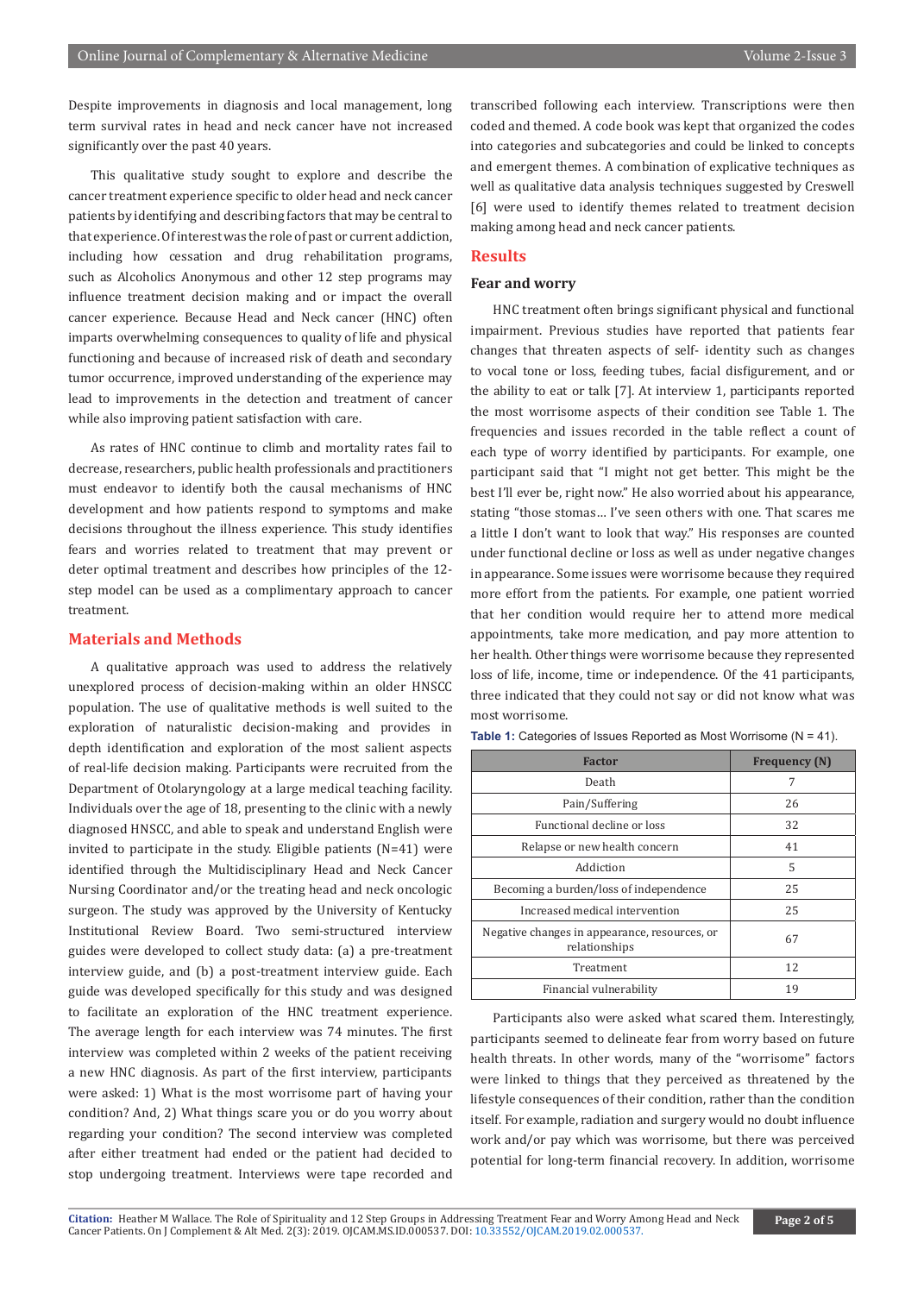events often were events or issues that held uncertainty. In the above example, radiation and treatment may influence work and pay, but it was not a certainty. A person could survive treatment and return to a pre-diagnosis work status. On the other hand, future health threats like relapse, metastatic cancer, loss of function, and death can prevent social/instrumental recovery, which seemed to be the most feared attributes of having HNC. Fearful issues were frequently discussed as imminent or inevitable, rather than a potential possibility. One participant explained:

The thing that scares me the most is problems with being able to eat like I have in the past. We have dinner at our house every Sunday after church and anybody's welcome. It's usually the kids, you know. Food is good, it's what keeps a family together, shows people you love them. When times are hard it's the go to thing that keeps us connected. I really enjoy that time and I think that not knowing how all this will make me feel or keep, you know able to smell, taste, even eat, and be comfortable around food. I just want to be able to be a part of all of it having cancer is bad because of what it takes away from you if you survive.

In another interview, a participant reminisced about her worst fears regarding her health status in general. When asked about her tonsil cancer she told me that she was dealing with her fear like she had dealt with other problems.

I sit myself down and write a letter to the higher power. Somehow putting the words on paper makes it more real. I write down all the things that scare me about whatever I'm worried about, so I can figure out how to overcome it, and the number one is always the same: being a burden because I can't take care on my own. It's not about if I'm going to live or not, but how I'm going to do it.

One might imagine that hope associated with treatment would eradicate or at least allay significant worries and fears. When asked what participants hoped or wanted their doctor to do in order to help them, many ( $n = 17, 41.4\%$ ) simply replied that they wanted help "getting better," to "provide a cure" or "manage pain." An additional 13 participants (31.7%) said they didn't know or weren't sure what they wanted their doctor to do. Only nine participants (21.9%) provided detailed responses outlining specific actions, treatments, or outcomes.

#### **Spirituality and 12 step programs**

Spirituality grows out of hope and self-assessment, and grounds the sense of self internally, thus enabling patients to transcend their disease. For example, John, a gentleman in his early fifties, was devastated to learn of his diagnosis. He was very active and reported that he was very healthy and strong. During his treatment, he participated in a cancer support group where he met others who openly shared their fears and triumphs. It was at one of these meetings where he met a soldier who had survived the loss of his leg only to be diagnosed with testicular cancer 3 years later. John admired the soldier because he was so "brave confident and always humble," characteristics that John came to believe he lacked in

himself despite his physical strength and self-proclaimed success at hunting, fishing, and playing sports. The soldier offered to teach the support group members how to meditate and do guided imagery to help cope with their cancer. John agreed. During our second interview, John told me that he had first imagined himself as an eagle with a broken wing, unable to fly, belittled, vulnerable, and outraged. Eventually, after many months of imagery and meditation on the source of this initial image, John developed a new image of himself. It was a phoenix, the mythical bird that rises from the ashes to begin a new life. With this image of himself, John explained to me that he had found the freedom to love life as it comes, to love himself and to be respectful of the "blessings of life."

Many participants in this study discussed aspects of spirituality that helped them to cope with their cancer and its treatment. Being mindful of one's own strengths while also being humble was a particularly common spiritual component. Participants prayed, meditated, and "looked inside" of themselves, for answers and guidance and encouragement. Another way in which participants nourished their spirituality was by "doing for others." People created opportunities to help others, such as taking time to be available to help a friend or family member; or volunteering time or resources to some cause. Of interest was the number of participants (n = 27) who intentionally sought ways to interact and assist others with similar problems. Unlike with breast and colon cancer, there are very few HNC support groups, and even fewer for specific cancers such as laryngeal. Twelve participants shared their stories with other substance users at cessation programs or 12-step programs. Eight reported that they had found and offered help in online blogs and chat rooms specific to their type of cancer. "I just wanted to share my story because when I got sick, I didn't know anything or anyone who had had it, and when I found someone it made me feel like I wasn't the only person with this," remarked one participant. Others attended grief and cancer related workshops or groups, contributing their own "gifts" of knowledge or service.

One of the most interesting patterns that emerged during data collection was the exposure to and or knowledge of 12 step programs such as Alcoholics Anonymous (AA). Thirty-one participants (76% of the study population) either directly identified AA experience or invoked 12-step language during the interviews. Twelve-step programs, commonly referred to as twelve-step groups (TSGs) are autonomous, self-help, community-based support groups for individuals who are addicted to substances (i.e., alcohol, cocaine, narcotics) or behaviors (i.e., gambling, sex, video games) [8]. TSGs are the most prolific resource for addiction recovery in the United States. In fact, it is estimated that there are at least 18 million AA members in the United States alone [9]. These programs generally rest on three pillars: unity, in the form of fellowship and tradition; service, to the organization/fellowship; and recovery [10]. Recovery is perhaps the most well-known aspect of 12-step programs and consists of "working" through the 12 steps (Table 2). Participation in a 12-step program is free, voluntary, anonymous, and independent of formal corporate, or organizational oversight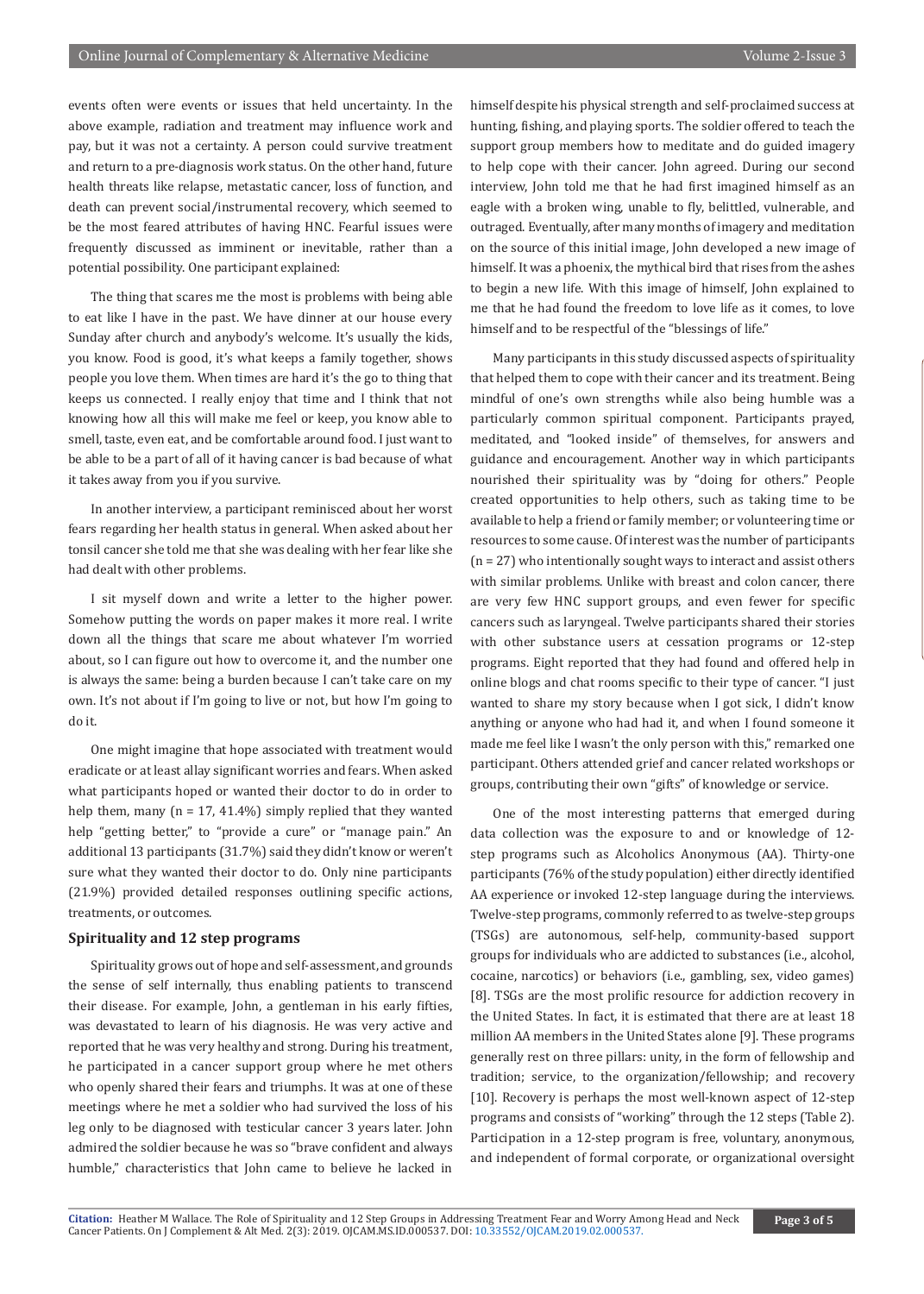[11]. While there is no formal recognition of a specific religious deity or body, TSGs are spiritual by design, encouraging participants to

seek and rely upon a "higher power." Table 2 identifies the 12 steps of Alcoholics Anonymous and participant quotes that relate to each.

| Description (Alcoholics anonymous; the story of how many thousands of<br>men and women have recovered from alcoholism, 1947)                                                              | <b>Participant Quotes</b>                                                                                                                                        |
|-------------------------------------------------------------------------------------------------------------------------------------------------------------------------------------------|------------------------------------------------------------------------------------------------------------------------------------------------------------------|
| We admitted we were powerless over alcohol-that our lives had become<br>unmanageable.                                                                                                     | "We [alcoholics] make 'pour' choices, it's what we do."                                                                                                          |
| Came to believe that a Power greater than ourselves could restore us to sanity.                                                                                                           | "Until I can accept that I'm sick, I can't get better, I can't recover."                                                                                         |
|                                                                                                                                                                                           | "Find my own higher power. It's within us all. It's whatever you want<br>it to be, anything that is greater than yourself."                                      |
| Made a decision to turn our will and our lives over to the care of God as we<br>understood Him.                                                                                           | "Let God."                                                                                                                                                       |
|                                                                                                                                                                                           | "God, as I understand him."                                                                                                                                      |
|                                                                                                                                                                                           | "Find my own higher power. It's within us all. It's whatever you want<br>it to be, anything that is greater than yourself."                                      |
| Made a searching and fearless moral inventory of ourselves.                                                                                                                               | "Change your behavior to meet your goals, not the other way around."                                                                                             |
| Admitted to God, to ourselves, and to another human being the exact nature of<br>our wrongs.                                                                                              | "I got right with myself first, and then I got right with the man<br>upstairs."                                                                                  |
| We're entirely ready to have God remove all these defects of character.                                                                                                                   | "You don't have to take the elevator to hell, you can go up to the<br>penthouse, or get off anytime you want."                                                   |
| Humbly asked Him to remove our shortcomings.                                                                                                                                              | "I want die with a clean conscience. I hit my knees everyday asking to<br>become a better man."                                                                  |
| Made a list of all persons we had harmed and became willing to make amends<br>to them all.                                                                                                | "Sweep my side of the street."                                                                                                                                   |
|                                                                                                                                                                                           | "Change your behavior to meet your goals, not the other way around."                                                                                             |
| Made direct amends to such people wherever possible, except when to do so<br>would injure them or others.                                                                                 | "It's real important to make good on the bad things I've done to my<br>kin."                                                                                     |
|                                                                                                                                                                                           | "Doing something good for her was doing something good for me."                                                                                                  |
| Continued to take personal inventory, and when we were wrong, promptly<br>admitted it.                                                                                                    | "I check myself all the time, everyday you know when you screw up<br>you have another opportunity to fix it"                                                     |
| Sought through prayer and meditation to improve our conscious contact with<br>God as we understood Him, praying only for knowledge of His will for us and<br>the power to carry that out. | "I pray to the Creator for guidance and strength in getting through all<br>this."                                                                                |
| Having had a spiritual awakening as the result of these steps, we tried to carry<br>this message to alcoholics, and to practice these principles in all our affairs.                      | "I'm more anxious, and now that I know it's a disease, I feel a lot<br>better about what I need to do to keep it under control, because it's a<br>life problem." |

**Table 2:** 12 Steps of Alcoholics Anonymous and Related Participant Quotes.

#### **Discussion and Conclusion**

TSGs have been consistently shown to be an efficacious intervention for cessation and sobriety. The mechanism by which success is achieved has been linked to enhanced self-efficacy [12], as well as social support and social networks [13]. A recent theory regarding AA and other TSGs is that the process of working the steps, as well as social support, facilitates the negotiation of grief and loss that accompany cessation and recovery from addiction [14].

In the present study, participants used TSG experience to navigate the treatment decision making experience broadly, and specifically in managing and overcoming their fears and worry related to cancer and cancer treatment decision making. The Twelve step model used by AA and other TSG's relies heavily on the spiritual foundation of belief in a higher power and on undertaking personal reflection, personal responsibility, and personal acceptance and awareness, which may help patients to cope. Like alcoholism and other addiction, cancer creates profound uncertainty, limits choice, and may impede self-efficacy. The application of the 12 steps provided a useful and known framework for working with a problem (cancer and cancer related fears and worries), thereby offering participants a means to alleviate some of the personal fears that are not easily nor commonly acknowledged or managed by clinical medical practice and treatment.

It should be noted that many patients continue substance use after diagnosis and throughout treatment. In this study, several patients indicated that they were smokers or drinkers and that their addictions would be or had been a factor in their treatment experience. Services for cancer patients, particularly those with HNC, should include a formal means of identifying, addressing and supporting patients with co-occurring addictions to tobacco, alcohol, and/or other substances. TSG's may serve as a valuable framework, and complimentary health approach to treatment, that provides meaningful support for head and neck cancer patients throughout their treatment and illness experience. Future research should be undertaken to explore how 12 step principles such as belief in a higher power, reconciliation, prayer and or meditation, and moral inventory may be translated and applied to cancer and other chronic, and complex health conditions.